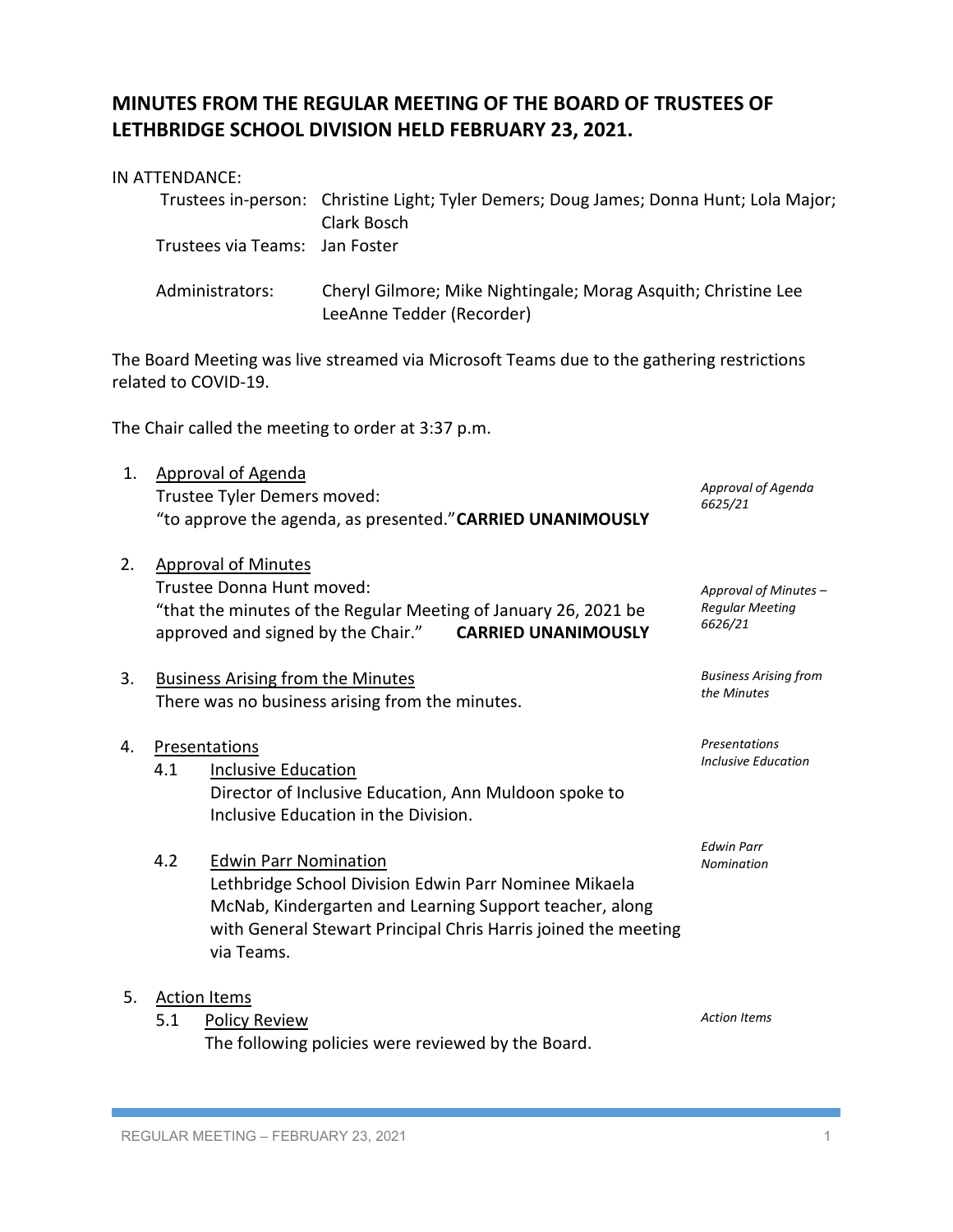"that the Board approve Policy 204.2 Regular Board Meetings, as amended." **CARRIED UNANIMOUSLY** Trustee Lola Major moved: "that the Board approve Policy 400.2.1 Employee Conflict of Interest, as amended." **CARRIED UNANIMOUSLY** Trustee Lola Major moved: "that the Board approve Policy 401.1 Staff Hiring, as amended." **CARRIED UNANIMOUSLY** Trustee Lola Major moved: "that the Board approve Policy 405.4 Secondary Employment, as amended." **CARRIED UNANIMOUSLY** Trustee Lola Major moved: "that the Board approve Policy 609.5 Student Records, as amended." **CARRIED UNANIMOUSLY** 5.2 Boundary Review and Proposed Boundary Changes Trustee Donna Hunt moved: "that the Public Forum be after this presentation and if it is a little later than 5:00 pm, it be after the Boundary presentation." **CARRIED** In Favour: Christine Light, Clark Bosch, Lola Major, Doug James, Donna Hunt, Jan Foster Opposed: Tyler Demers Boundary Review presentation was shared with the Board of Trustees. Trustees shared comments and concerns related to the boundary review process and proposed boundaries. **Public Forum** submissions: Letter from Kevin and Lindsay O'Brien Letter from Brian Sexton Letter from Katrina Sexton Video from Kevin O'Brien Trustee Tyler Demers moved: "to extend the meeting beyond 6:00 p.m." **CARRIED UNANIMOUSLY** Nicholas Sheran will remain the boundary school for the Crossings area, but Crossings families will have priority School

*Policy 201.2 Mandate 6627/21*

*Policy 400.2.1 Employee Conflict of Interest 6628/21*

*Policy 401.1 Staff Hiring 6629/21*

*Policy 405.4 Secondary Employment 6630/21*

*Policy 609.5 Student Records 6631/21*

*Public Forum held after the presentation. 6632/21*

*Boundary Presentation*

*Public Forum*

*Meeting extension beyond 6:00 p.m. 6633/21*

Trustee Lola Major moved: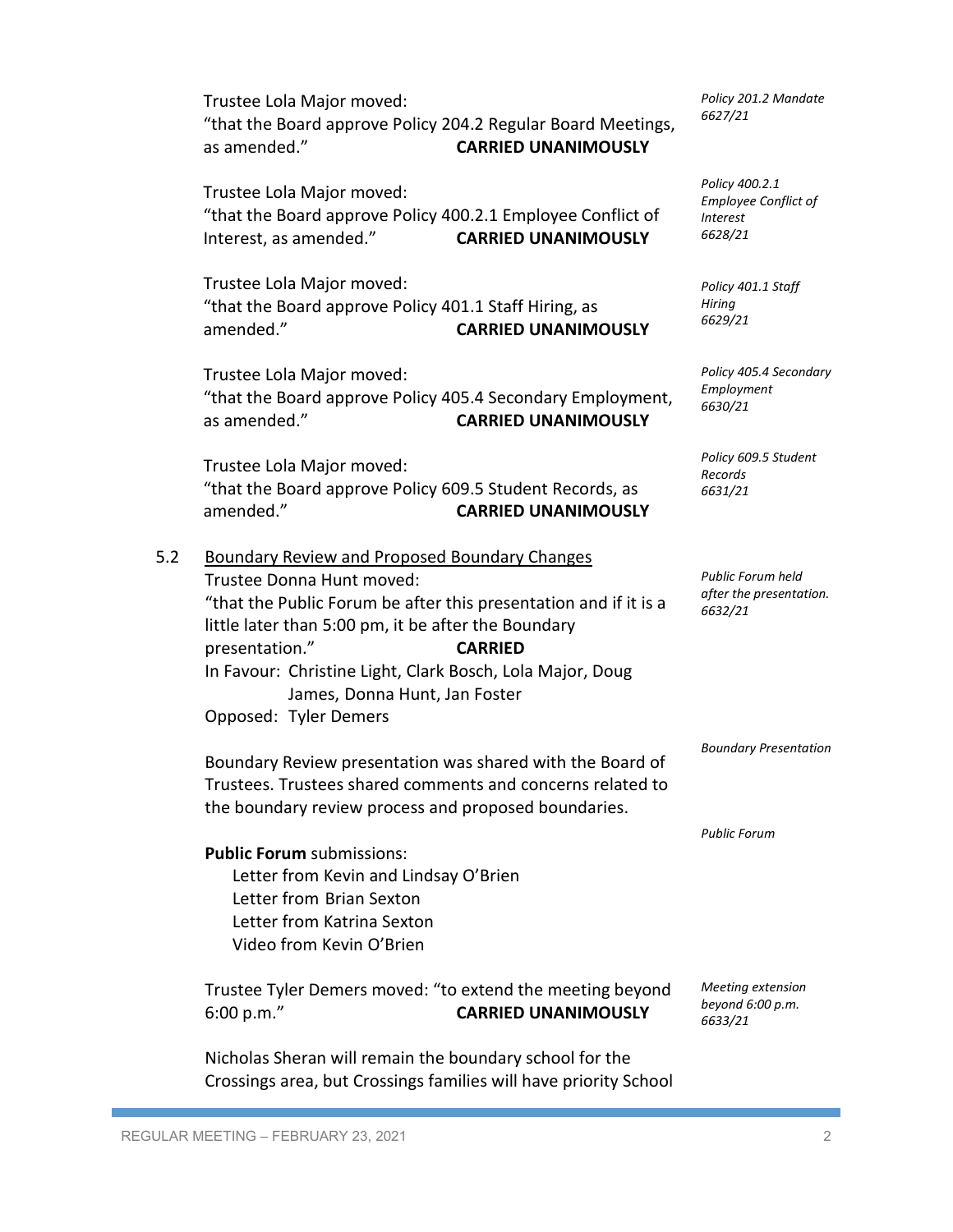Choice up to and including 2023-2024 to attend Mike Mountain Horse School as an out-of-attendance boundary school.

|    |                                                                                                                                                                                                                                                                                                                                                                                                                                                                                                                             | Trustee Jan Foster moved:<br>"that the boundary changes as presented be approved<br>effective for the 2021-2022 school year, as amended." | <b>Boundary Changes</b><br>6634/21                                                                                           |                                                      |
|----|-----------------------------------------------------------------------------------------------------------------------------------------------------------------------------------------------------------------------------------------------------------------------------------------------------------------------------------------------------------------------------------------------------------------------------------------------------------------------------------------------------------------------------|-------------------------------------------------------------------------------------------------------------------------------------------|------------------------------------------------------------------------------------------------------------------------------|------------------------------------------------------|
|    |                                                                                                                                                                                                                                                                                                                                                                                                                                                                                                                             |                                                                                                                                           | In Favour: Christine Light, Tyler Demers, Doug James, Jan<br>Foster, Lola Major, Donna Hunt<br>Opposed: Clark Bosch          |                                                      |
|    | <b>Public Forum</b> - Video from Allison Purcell Pike                                                                                                                                                                                                                                                                                                                                                                                                                                                                       | <b>Public Forum</b>                                                                                                                       |                                                                                                                              |                                                      |
| 6. | <b>Division Highlights</b><br>Donna Hunt attended online Parent Councils, Town Hall, and the<br>Wellness Committee. Thanks to Morag for a better understanding of<br>overall Wellness.<br>Clark Bosch noted the I.C.E. Scholarship, online School Councils, and<br>appreciated the Town Hall conversations.<br>Doug James noted Town Hall and especially the student participation.<br>Christine Light noted the I.C.E. Scholarship keynote speaker and<br>visited a grade 6 class to talk about being an elected official. | <b>Division Highlights</b>                                                                                                                |                                                                                                                              |                                                      |
| 7. | 7.1                                                                                                                                                                                                                                                                                                                                                                                                                                                                                                                         | <b>Information Items</b>                                                                                                                  | <b>Board Chair Report</b>                                                                                                    | Information Items                                    |
|    | 7.2                                                                                                                                                                                                                                                                                                                                                                                                                                                                                                                         | 7.2.1                                                                                                                                     | <b>Associate Superintendent Reports</b><br><b>Business Affairs</b>                                                           | <b>Board Chair Report</b><br>Associate               |
|    |                                                                                                                                                                                                                                                                                                                                                                                                                                                                                                                             |                                                                                                                                           | Associate Superintendent Christine Lee provided a<br>written Business Affairs report.                                        | Superintendent<br>Reports<br><b>Business Affairs</b> |
|    |                                                                                                                                                                                                                                                                                                                                                                                                                                                                                                                             | 7.2.2                                                                                                                                     | <b>Human Resources</b><br>Associate Superintendent Mike Nightingale provided a<br>written Human Resources report.            | <b>Human Resources</b>                               |
|    |                                                                                                                                                                                                                                                                                                                                                                                                                                                                                                                             | 7.2.3                                                                                                                                     | <b>Instructional Services</b><br>Associate Superintendent Morag Asquith provided a<br>written Instructional Services report. | <b>Instructional Services</b>                        |